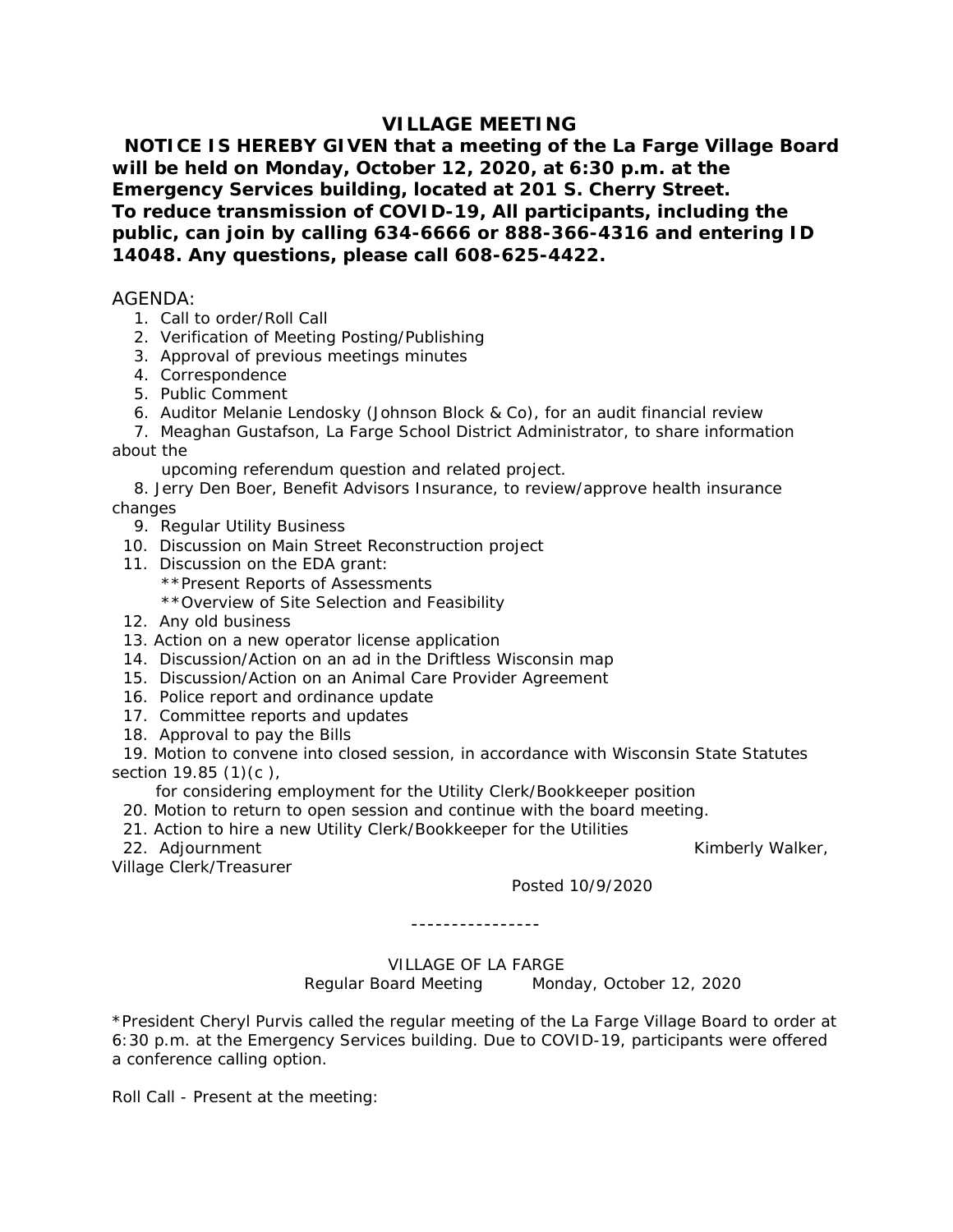All Board Members: Cheryl Purvis, Barbara Melvin, Aaron Nemec, Terry Jensen, Aaron Appleman, Frank Quinn, and Reggie Nelson (conference call).

Joining by conference calling: News reporter Bonnie Sherman, Nick Burnard, and Jerry Den Boer.

Also present: News reporter Lonnie Muller, Public Works Manager Wayne Haugrud, Meaghan Gustafson, Police Chief Jonathon Brown, Melanie Lendosky, and Clerk Kimberly Walker.

\*Verification of meeting publishing in the La Farge Episcope and posting at the Bank, Post Office, and Village Office on October 9, 2020 was given.

\*Jensen moved, Quinn seconded to approve the previous meetings minutes: (9-14- 20/Regular Village board meeting; 9-24-20/Finance & Personnel committee meeting; 9-28- 20/Economic Flood Recovery committee meeting; 9-29-20/Finance & Personnel committee meeting; 10-6-20/Regular library board meeting; and 10-7-20/Finance & Personnel committee meeting). (Carried).

\*Correspondence: None.

\*Public Comment: None.

\*Melanie Lendosky, village auditor with Johnson Block & Company, was present to review the financials for the village and utilities for the year ending 12-31-2019. Three handouts were given: the main audit report with all funds and activities, a communications report for the board, and a summary sheet of the two which was reviewed. There were no problems with any of the reports. Overall, the general fund increased the fund balance by \$75,000. The village is recovering nicely. The sewer utility had losses, so need to do something with the rates. The PSC just approved the electric for a rate increase, which will be put into effect soon. Water did a 3% increase in 2020, which has helped them out. A summary of the TIF district was given of where things are currently at and looked at the long-term debt obligations. The village has 42% of its debt capacity remaining. Melanie was thanked for attending.

\*Meaghan Gustafson, School District Administrator, was present to give a presentation on the upcoming 5.5-million-dollar school referendum question on the ballot for the November 3rd election. She explained what they've been working on for the past year for projects and repairs, for infrastructure needs, updating the HVAC system, storm water drainage improvements, addressing accessibility issues, and conversion of the old boiler room into academic space. The tax impact is \$2.24 per 1,000 of valuation. With the low interest rates now, this is a good time to do these to invest in the children.

\*Jerry Den Boer, from Benefit Advisors, was present on conference calling, to review the changes in the upcoming renewal of the health insurance. Current carrier, WEA Trust, is taking a 30% increase in premiums, due to a lot of major claims this past year. Frank said at the last personnel committee meeting, this was discussed. Jerry got us quotes from many other companies, and the Quartz G403 came in the best for the employees, at a 16% decrease from our current rates. Jerry said many municipalities are getting out of the consortium, as it's too expensive. Quartz is an HMO, with Gundersen and the UW system. This is a \$40,000 savings from the current plan. The rates could change about 1% with Quartz on January 1st, as these rates only went to December 1st. The vision is a separate cost with WEA. We can stay with this. Rates are low and shouldn't change much. Jerry said he would do an employee meeting to explain the new plan to everyone. Quinn moved, Melvin seconded to switch to the Quartz Gold G403 plan. (Carried).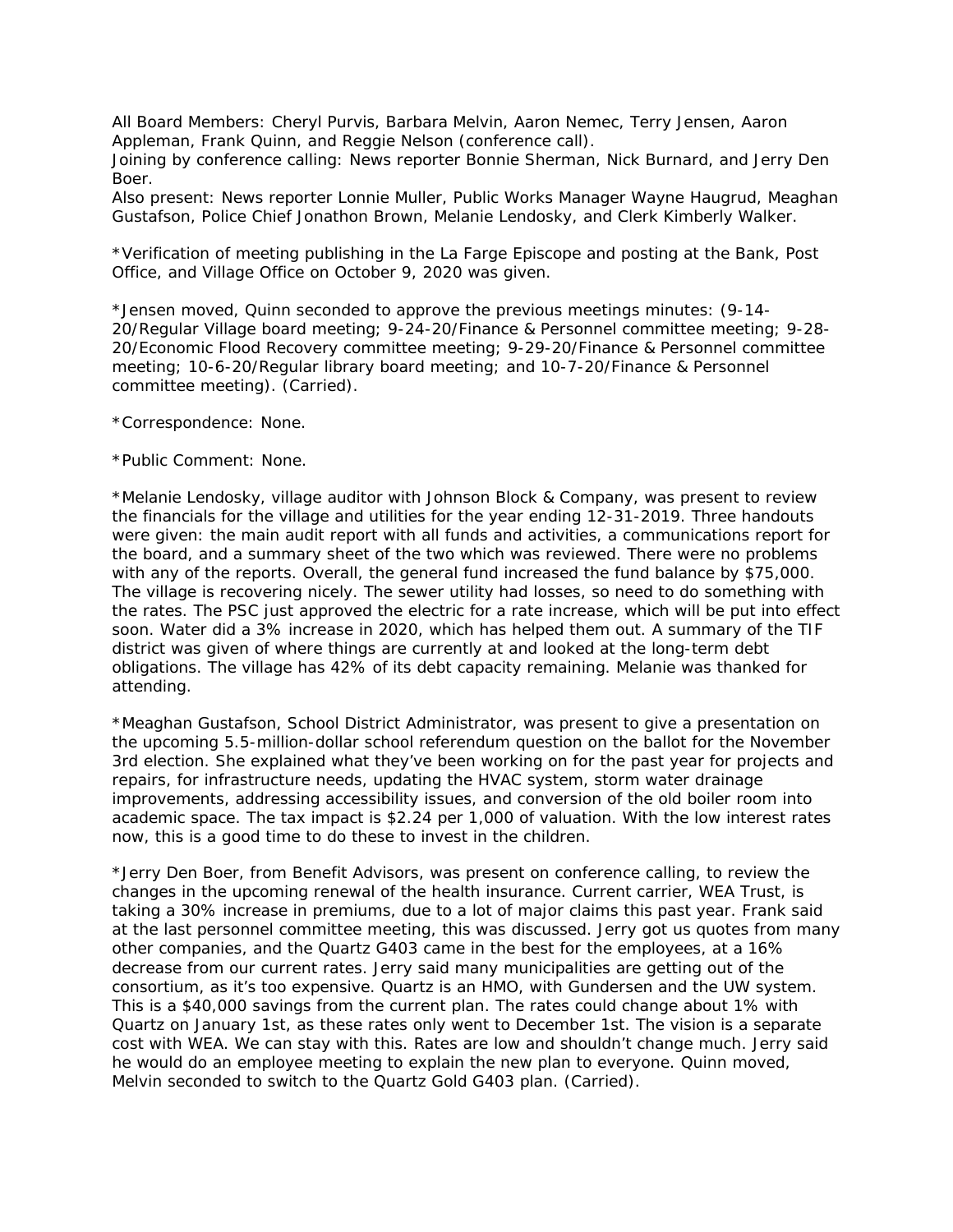\*Utility business:

\*\*Today there was an unplanned outage from Dairyland Power. Someone hit an underground wire around 11:40 a.m. We started our generator shortly after noon, for about 1 ½ hours until the problem was fixed.

\*\*October 19th is going to be a planned outage with Dairyland, from 6:30 a.m. to 6:30 p.m. We will be running our generator as they're updating equipment at their substation. \*\*October 27th is a stack test (air emissions test), which is required every 5 years. It's a 4 hour run. Cost is paid thru UMMEG. The 18 communities involved have a fund set aside. We may have to pay up to \$500.

\*\*The electric rate case was approved. It will go into effect either on the December or January billing.

\*\*A copy of the annual Compliance Maintenance Annual Report was in the board packets. This was submitted to the DNR. The influent flow was the only problem, with a "C" grade. High rainfall is a major problem. With the upcoming Main Street sanitary sewer project, this may help reduce the inflow. The rest of the report received "A's". Good report! \*\*Three new electric poles have been set up in the ESB field (out back). Originally, the pole at the Free Methodist Church was going to be replaced, but decided to tie it together, to have a loop, to have better circuits control. The only cost is for the poles. The braces were free as we helped Viola out a few days.

\*Main Street reconstruction project: Wayne met with Delta 3 and the DOT last Friday and went over some options with the paving project. In 2025, Hwy 82 will be ground and repaved. So we're looking at some ways to offset our costs. The DOT is looking at some options. They are going to discuss this with their supervisors more in depth and get back to us.

\*Discussion on the EDA grant: Three maps were brought in for the board to review on what the Economic Flood Recovery committee has been working on. One showed a levee system, which Cheryl explained the 2 preliminary ideas being proposed. The other maps show future subdivisions. The planning being worked on is for 10-20 years out, showing what opportunities that may be available for development.

\*Old business: None.

\*New business: Jensen moved, Quinn seconded to approve an operator license for Natalie Morris. (Carried). (She holds a current license in the Village of Cashton).

\*Nemec moved, Appleman seconded to approve an ad in the Driftless Wisconsin map for 2021, for \$251.00, along with LAPA's \$100.00 contribution (total of \$351.00). (Carried).

\*Quinn moved, Jensen seconded to approve the Animal Care Provider Agreement with the Driftless Humane Society for the 2021 year, for the per animal dogs only plan. Cost is \$228.51 per unclaimed dog, and an initial fee of \$228.51 due in January. (Carried). (This is an increase of \$3.51 from 2020).

\*Police report/update: Chief Brown had 75 calls for service in September. There were 4 grass/weed violations, and one arrest. On an ordinance update, one violator they're taking to court keeps filing motions to change judges, so still waiting on that one. Working on other ones, also.

\*Committee Reports: